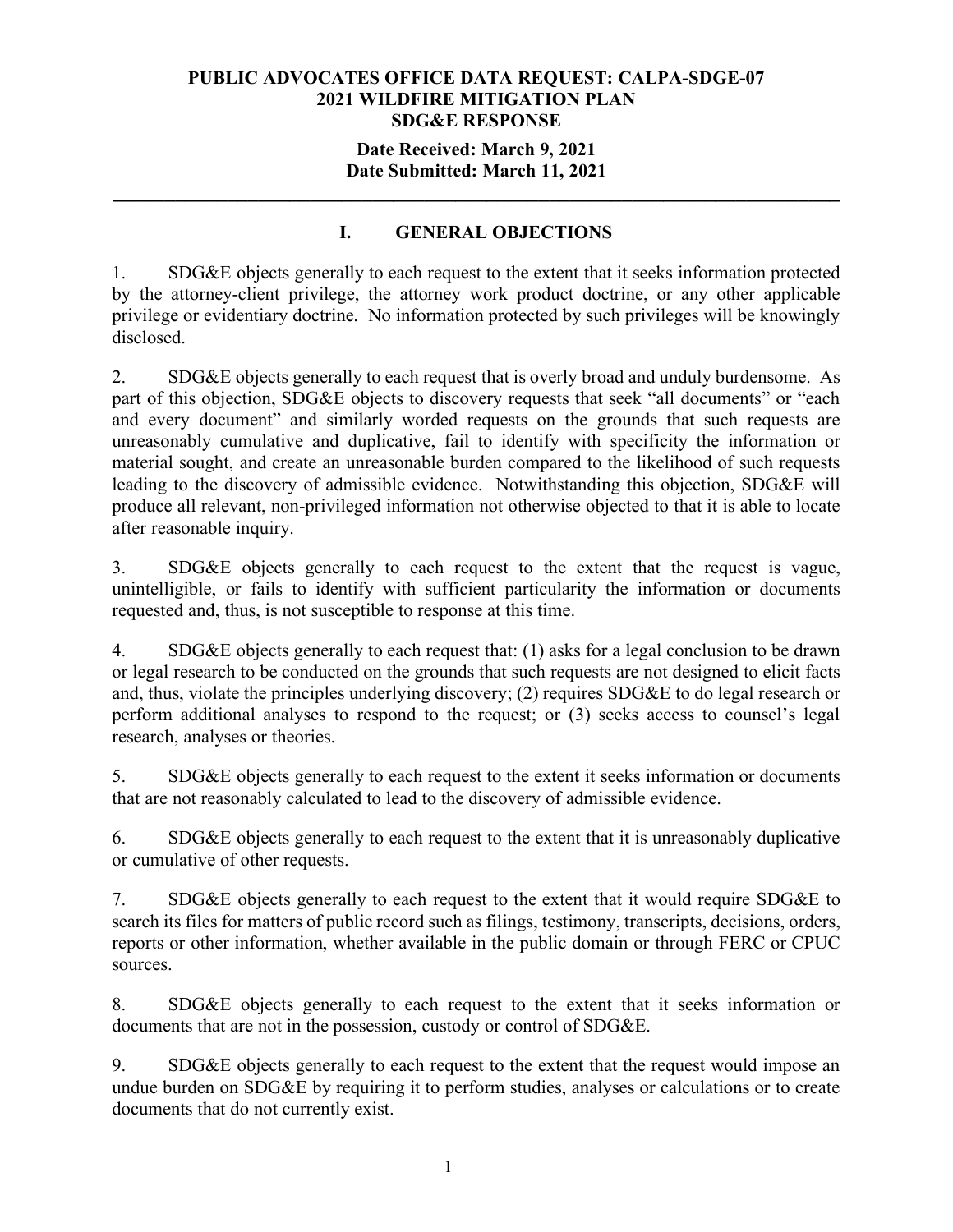### **Date Received: March 9, 2021 Date Submitted: March 11, 2021**

**\_\_\_\_\_\_\_\_\_\_\_\_\_\_\_\_\_\_\_\_\_\_\_\_\_\_\_\_\_\_\_\_\_\_\_\_\_\_\_\_\_\_\_\_\_\_\_\_\_\_\_\_\_\_\_\_\_\_\_\_\_\_\_\_\_\_\_\_\_\_**

10. SDG&E objects generally to each request that calls for information that contains trade secrets, is privileged or otherwise entitled to confidential protection by reference to statutory protection. SDG&E objects to providing such information absent an appropriate protective order.

### **II. EXPRESS RESERVATIONS**

1. No response, objection, limitation or lack thereof, set forth in these responses and objections shall be deemed an admission or representation by SDG&E as to the existence or nonexistence of the requested information or that any such information is relevant or admissible.

2. SDG&E reserves the right to modify or supplement its responses and objections to each request, and the provision of any information pursuant to any request is not a waiver of that right.

3. SDG&E reserves the right to rely, at any time, upon subsequently discovered information.

4. These responses are made solely for the purpose of this proceeding and for no other purpose.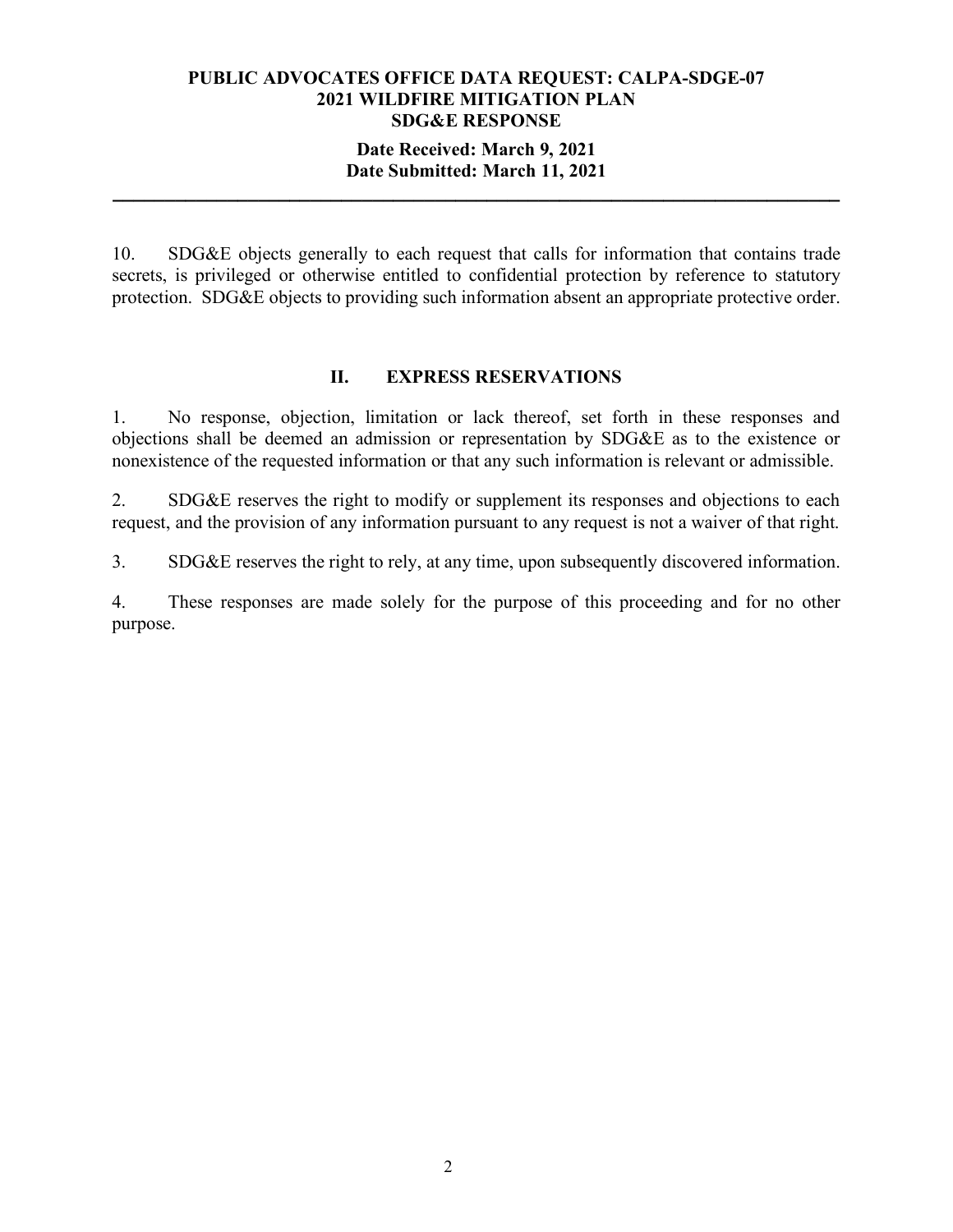### **Date Received: March 9, 2021 Date Submitted: March 11, 2021**

**\_\_\_\_\_\_\_\_\_\_\_\_\_\_\_\_\_\_\_\_\_\_\_\_\_\_\_\_\_\_\_\_\_\_\_\_\_\_\_\_\_\_\_\_\_\_\_\_\_\_\_\_\_\_\_\_\_\_\_\_\_\_\_\_\_\_\_\_\_\_**

# **III. RESPONSES**

The following questions relate to SDG&E's 2021 WMP.

#### **QUESTION 1:**

Regarding table 11 of the non-spatial data submission for SDG&E's 2021 WMP filing:

- a) Row *1.b* is described as the measure of "Circuit-events, measured in number of events multiplied by number of circuits de-energized per year." Please provide an additional row of data, defined as "sum over all 2020 events of number of circuits de-energized in each event." This would result in the total instances of circuit de-energization in SDG&E's 2020 Season.
- b) Row *1.c* is described as the "Duration calculated from first device de-energized to last device restored." Please provide an additional row of data, defined as "sum over all 2020 events of (sum over all circuit-segments of [customers affected on the circuit-segment times the circuit-segment's duration from de-energization to restoration])." This would result in the total customer-hours affected in SDG&E's 2020 Season.

#### **OBJECTION:**

SDG&E objects to this request on the grounds set forth in General Objection Nos. 2, 4, 5, and 7. Subject to the foregoing objections, SDG&E responds as follows.

#### **RESPONSE 1:**

a) Please refer to "Attachment B – WMP Tables 1-12\_Revised 03-04-2021" for revised Table 11 metrics.

The de-energized circuit counts in 2020 are as follows:

Q3 2020: 2 circuits de-energized Q4 2020: 128 circuits de-energized

b) Please refer to "Attachment B – WMP Tables 1-12\_Revised 03-04-2021" for revised metric 1.c. (total customer hours).

#### **QUESTION 2:**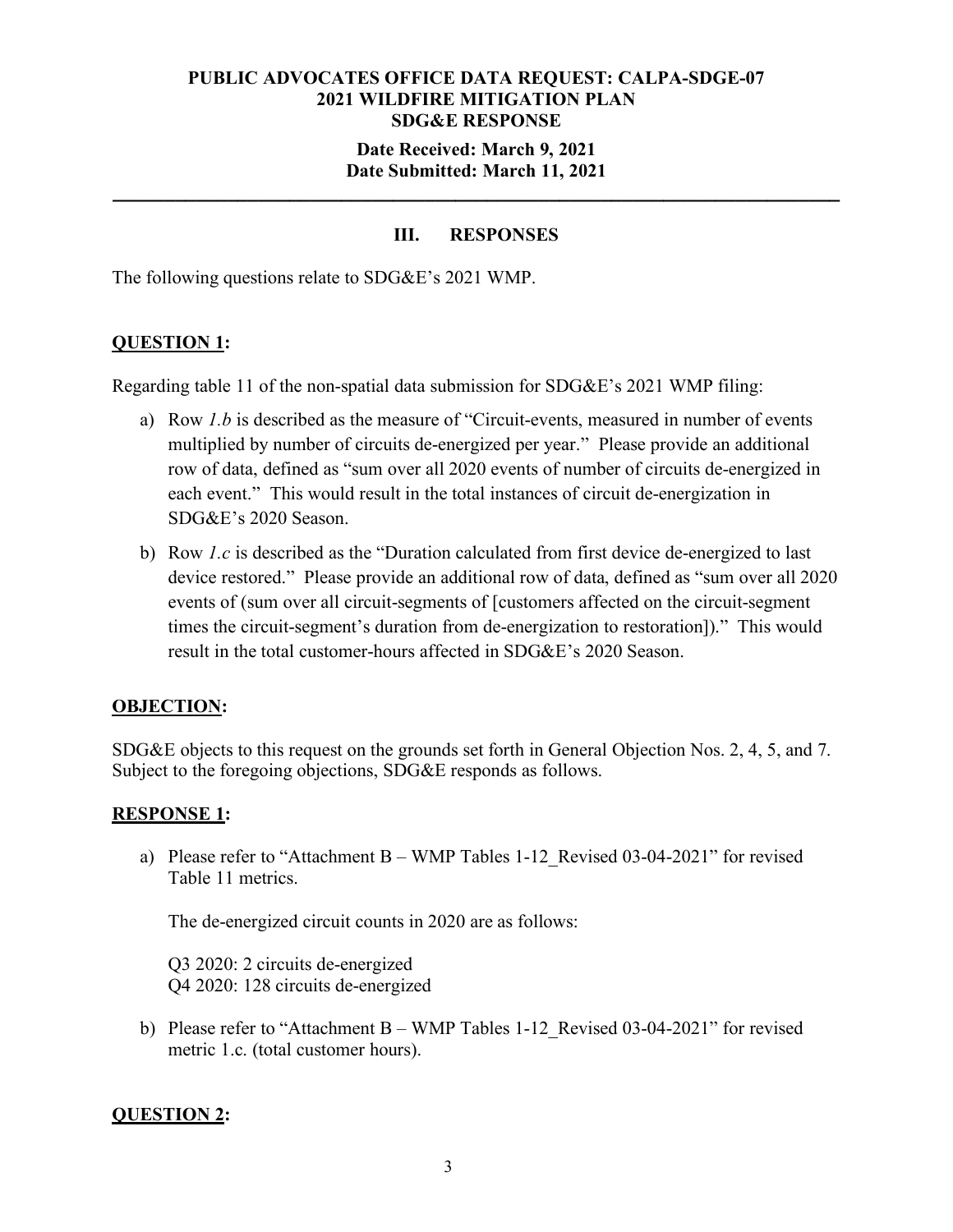# **Date Received: March 9, 2021 Date Submitted: March 11, 2021**

**\_\_\_\_\_\_\_\_\_\_\_\_\_\_\_\_\_\_\_\_\_\_\_\_\_\_\_\_\_\_\_\_\_\_\_\_\_\_\_\_\_\_\_\_\_\_\_\_\_\_\_\_\_\_\_\_\_\_\_\_\_\_\_\_\_\_\_\_\_\_**

Regarding Table 11 of the non-spatial data submission for SDG&E's 2021 WMP filing:

In 2017 and 2018, SDG&E appears to have notified more people prior the de-energization event (row *4.*c) than were later de-energized (row *4.a*). This fact leads to a notification percentage greater than 100% for 2017 and 2018 (row *4.c*)

- a) Can SDG&E disaggregate the number of customers who were notified prior to the PSPS event and later de-energized (i.e., removing customers who were notified but not actually de-energized)? This value would always be *less than or equal to* the corresponding value provided in row *4.a*. If so, please provide this as an additional row of data*.* If SDG&E cannot disaggregate this measure, please explain why not.
- b) Can SDG&E disaggregate the number of medical baseline customers who were notified prior to the PSPS event and later de-energized (i.e., removing customers who were notified but not actually de-energized)? This value would always be *less than or equal to* the corresponding value provided in row *4.b*. If so, please provide this as an additional row of data*.* If SDG&E cannot disaggregate this measure, please explain why not.

# **OBJECTION:**

SDG&E objects to this request on the grounds set forth in General Objection Nos. 2, 4, 5, and 7. Subject to the foregoing objections, SDG&E responds as follows.

# **RESPONSE 2:**

- a) Please refer to "Attachment B WMP Tables 1-12 Revised 03-04-2021" for revised Table 11 metrics. SDG&E interprets notification metrics in Table 11 to count only those customers who received notification and were de-energized.
- b) Please refer to "Attachment B WMP Tables 1-12\_Revised 03-04-2021" for revised Table 11 metrics. SDG&E interprets notification metrics in Table 11 to count only those MBL customers who received notification and were de-energized.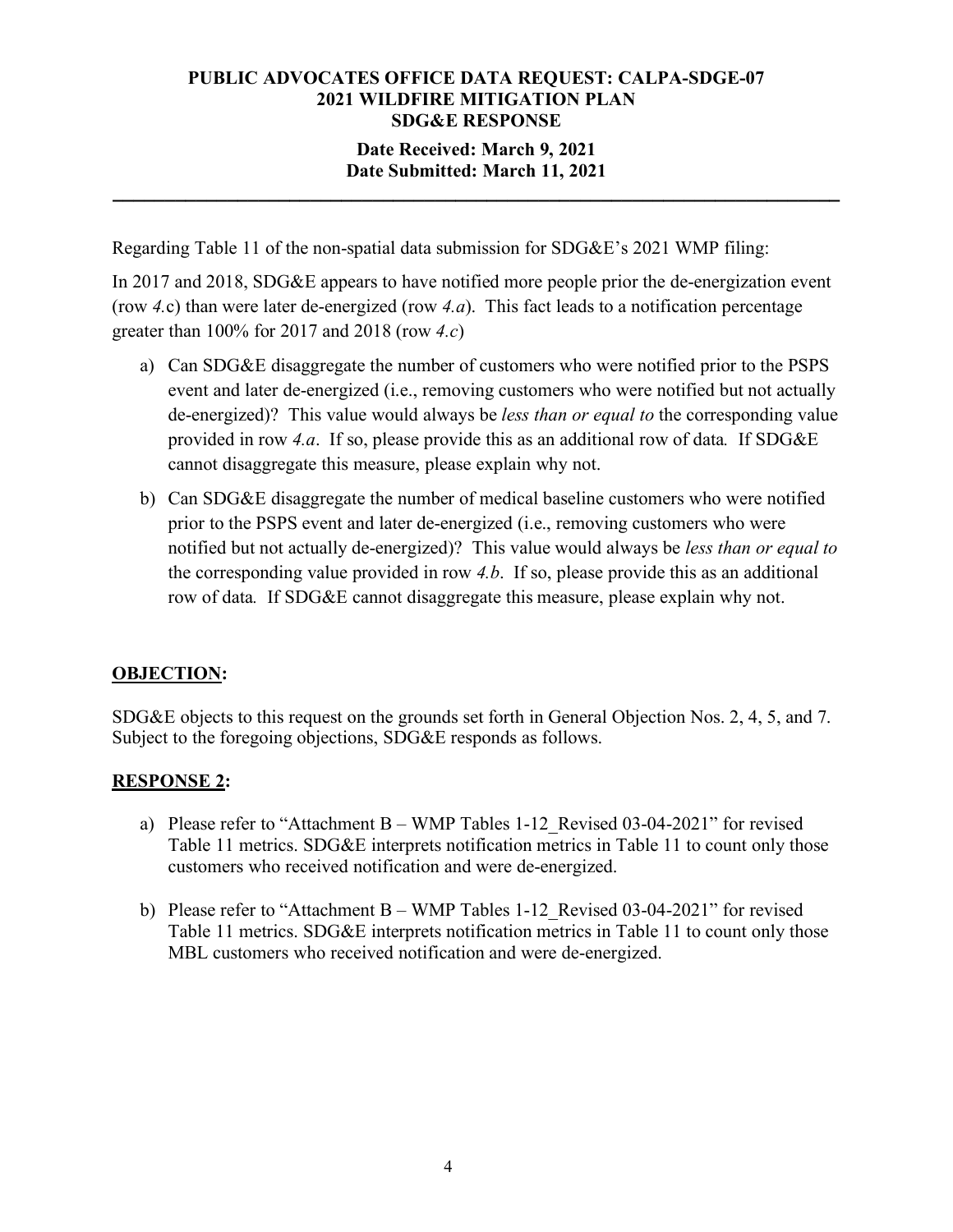## **Date Received: March 9, 2021 Date Submitted: March 11, 2021**

**\_\_\_\_\_\_\_\_\_\_\_\_\_\_\_\_\_\_\_\_\_\_\_\_\_\_\_\_\_\_\_\_\_\_\_\_\_\_\_\_\_\_\_\_\_\_\_\_\_\_\_\_\_\_\_\_\_\_\_\_\_\_\_\_\_\_\_\_\_\_**

### **QUESTION 3:**

For the most recent year currently available, please provide the average electric usage by month in kWh for residential customers residing in SDG&E's mountain climate zone. Please also provide the baseline allowance in place *at the time* for each month. Finally provide reference (AL-#) to each SDG&E consolidated rate filing or other implementation Advice Letter filing in place for Schedule DR during the year provided.

#### **OBJECTION:**

SDG&E objects to this request on the grounds set forth in General Objection Nos. 2, 4, 5, and 7. Subject to the foregoing objections, SDG&E responds as follows.

#### **RESPONSE 3:**

|           | <b>Advice Letter</b> | Average<br>Electric Usage <sup>2</sup> | <b>Baseline Allowance</b><br>kWh/day <sup>1</sup> |
|-----------|----------------------|----------------------------------------|---------------------------------------------------|
| 1/1/2020  | AL 3487-E            | 719                                    | 12.9                                              |
| 2/1/2020  | AL 3500-E            | 553                                    | 12.9                                              |
| 3/1/2020  | AL 3500-E            | 514                                    | 12.9                                              |
| 4/1/2020  | AL 3514-E            | 573                                    | 12.9                                              |
| 5/1/2020  | AL 3514-E            | 447                                    | 12.9                                              |
| 6/1/2020  | AL 3536-E-A          | 456                                    | 13.6                                              |
| 7/1/2020  | AL 3556-E            | 542                                    | 13.6                                              |
| 8/1/2020  | AL 3556-E            | 663                                    | 13.6                                              |
| 9/1/2020  | AL 3556-E            | 828                                    | 13.6                                              |
| 10/1/2020 | AL 3619-E            | 612                                    | 13.6                                              |
| 11/1/2020 | AL 3619-E            | 532                                    | 12.9                                              |
| 12/1/2020 | AL 3619-E            | 567                                    | 12.9                                              |

<sup>1)</sup> Baseline allowance is for a Mountain customer in Schedule DR using basic service.<br><sup>2)</sup> Average electric usage by bill month for Mountain climate zone customers on a sing

2) Average electric usage by bill month for Mountain climate zone customers on a single-family residential rate.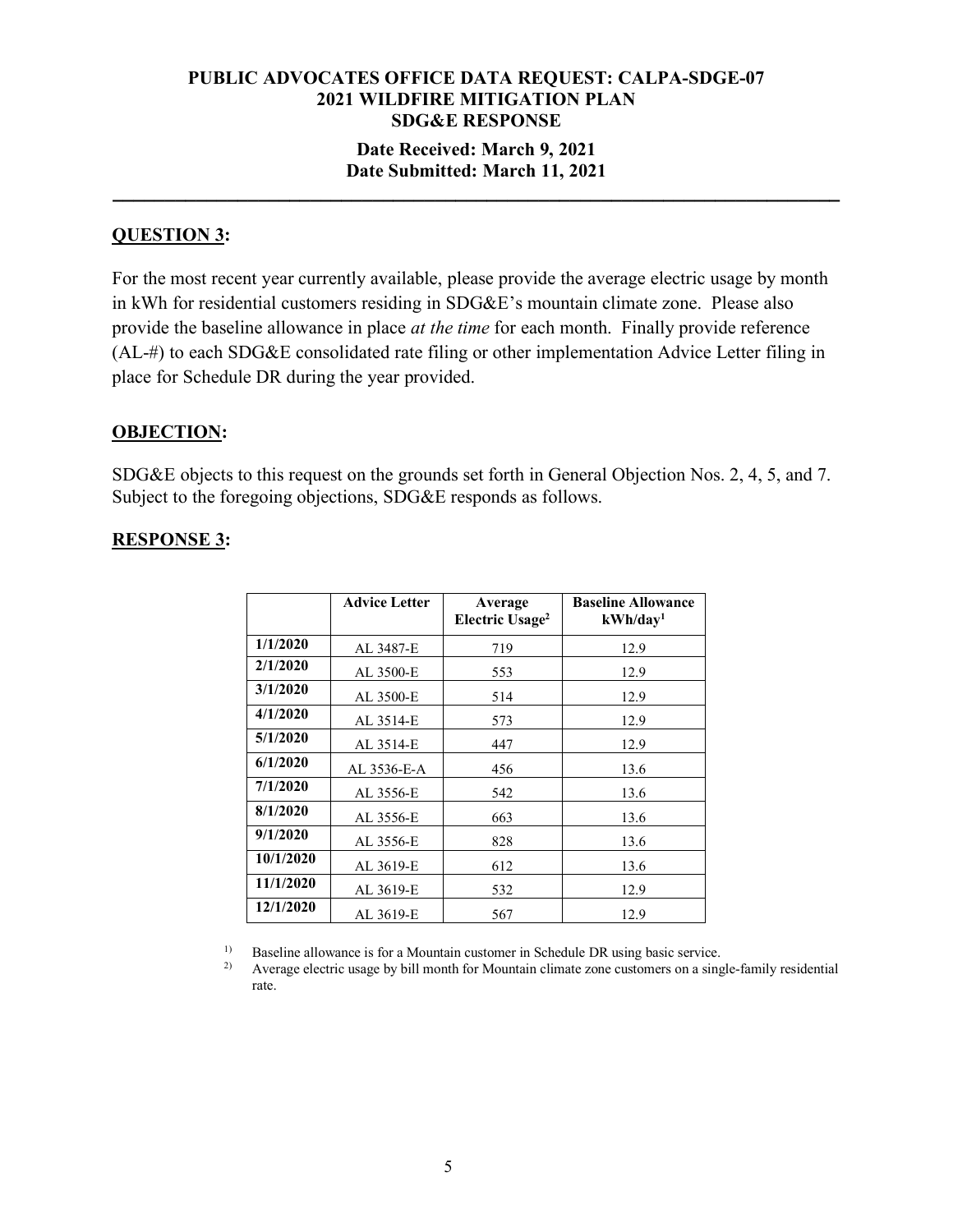## **Date Received: March 9, 2021 Date Submitted: March 11, 2021**

**\_\_\_\_\_\_\_\_\_\_\_\_\_\_\_\_\_\_\_\_\_\_\_\_\_\_\_\_\_\_\_\_\_\_\_\_\_\_\_\_\_\_\_\_\_\_\_\_\_\_\_\_\_\_\_\_\_\_\_\_\_\_\_\_\_\_\_\_\_\_**

# **QUESTION 4:**

In Table 12 included in SDG&E's 2021 WMP filing, SDG&E reports that actual spend in 2020 capex for "Distribution communications reliability improvements" was \$35.5 million, and forecasts \$50.3 million in 2021, and \$70.9 million in 2022.

SDG&E's 2020 WMP mitigation plan forecasts spending between \$25.2 million and \$37.8 million each in both 2020 and 2021, and between \$33.2 million and \$49.8 million in 2022.

a) Please provide any available workpapers substantiating the actual and forecast spend from SDG&E's 2021 WMP for the program discussed above.

As shown above, SDG&E's actual spending for 2020 was consistent with the high scenario outlined in SDG&E's 2020 forecasts, but the 2021 WMP forecasts for 2021 and 2022 are significantly higher than what was forecast in 2020. Please explain the variance between the 2020 and 2021 WMP forecasts.

# **OBJECTION:**

SDG&E objects to this request on the grounds set forth in General Objection Nos. 2, 4, 5, and 7. Subject to the foregoing objections, SDG&E responds as follows.

# **RESPONSE 4:**

The "Distribution communications reliability improvements" mitigation activity consists of two programs, transmission fiber links and the LTE program.

The 2020 WMP forecast included the following components: Spectrum, RF Design, Field Buildout, Core Implementation. The variance in time and cost can be attributed to the following factors:

Cost:

- Change in Field Build-out site type: The Initial plan was based around a typical standalone telecom tower type. While this site type will still be utilized, the primary design type will now be an LTE/Distribution site.
	- o The variance in cost for the integrated LTE/Distribution is due to the increased specialized design effort to ensure safety enhancements which require retrofitting adjacent infrastructure due to the location of deployment in the High Fire Threat District. In addition, we have seen COVID-related pressures when it comes to the forecasted lead times and cost for material purchases.
- Variance in Spectrum cost:
	- o The value of Spectrum acquired was higher than forecasted and the payment schedule was shifted forward.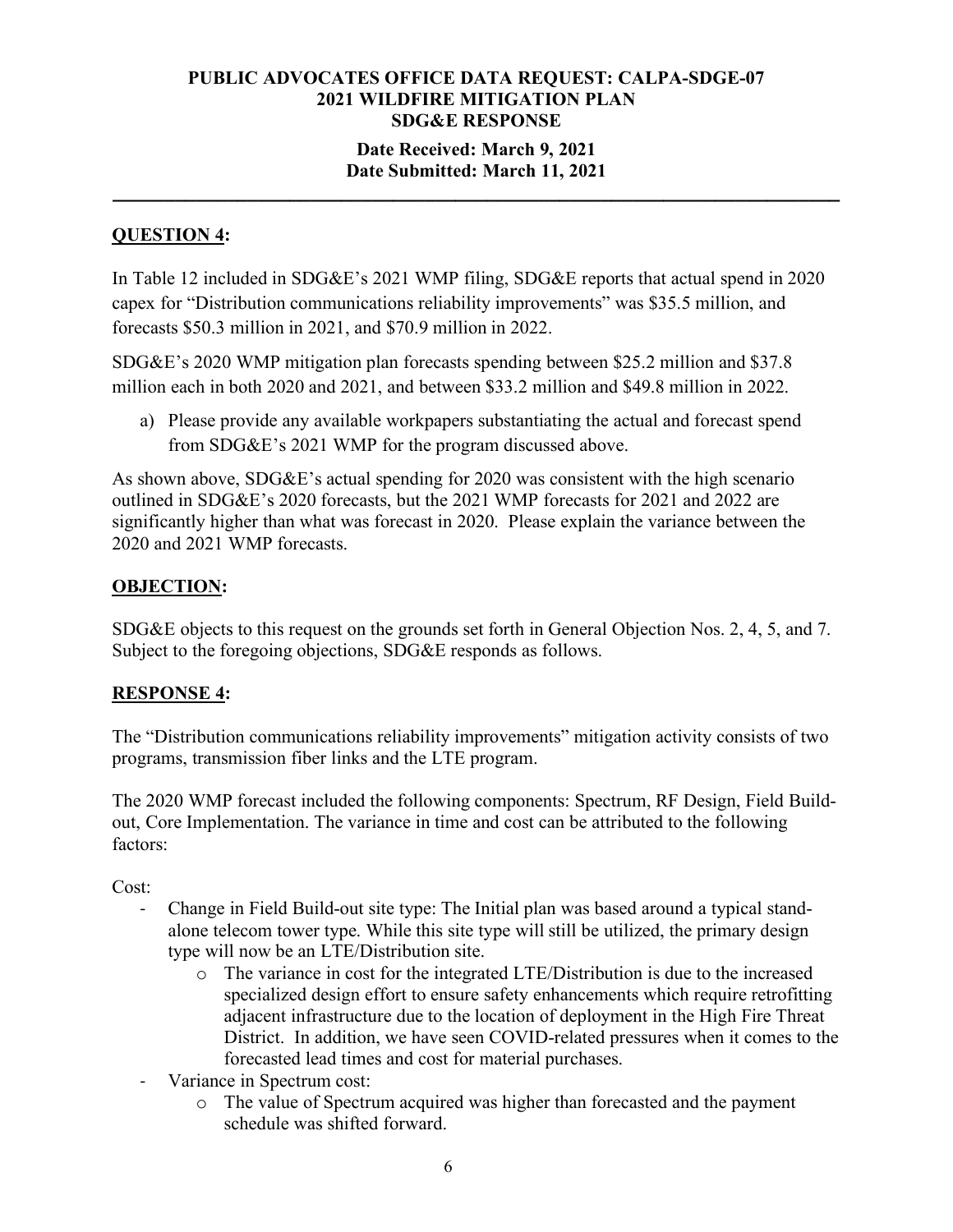## **Date Received: March 9, 2021 Date Submitted: March 11, 2021**

**\_\_\_\_\_\_\_\_\_\_\_\_\_\_\_\_\_\_\_\_\_\_\_\_\_\_\_\_\_\_\_\_\_\_\_\_\_\_\_\_\_\_\_\_\_\_\_\_\_\_\_\_\_\_\_\_\_\_\_\_\_\_\_\_\_\_\_\_\_\_**

Schedule:

- Variance in coverage expansion: The LTE/Distribution site has longer and more complex pre-build tasks (multiple design reviews and lead-times for engineered poles, and RF analysis); the deployment time-line is projected to have higher ramp up rates later than initially anticipated.
- The schedule of field build-out has to align within the overall efforts planned for the WMP program to lessen impacts to the community.

The attached file, "2021 WMP CalPA – DR7\_Q4" has the spend breakout for the two programs for 2020-2022.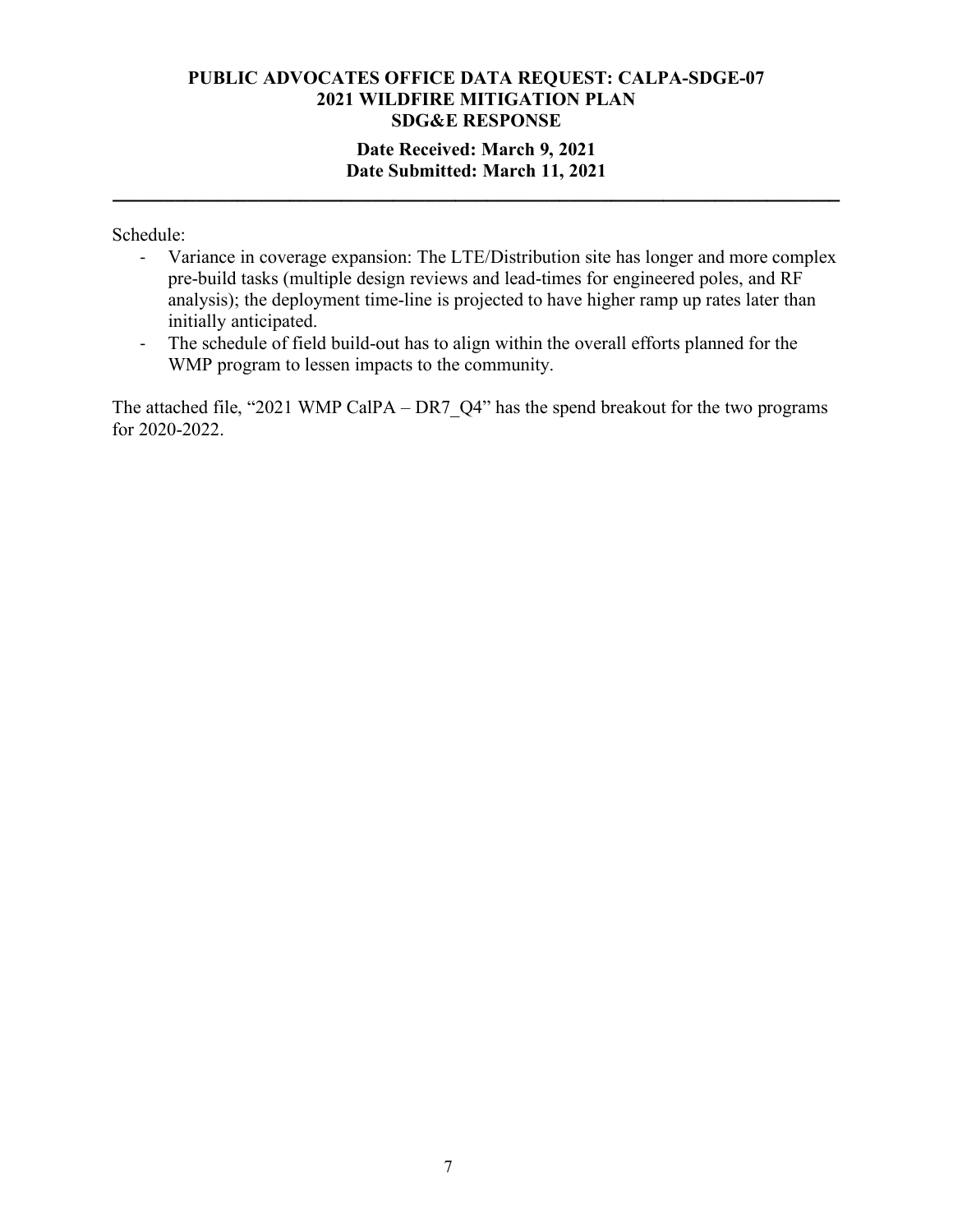### **Date Received: March 9, 2021 Date Submitted: March 11, 2021**

**\_\_\_\_\_\_\_\_\_\_\_\_\_\_\_\_\_\_\_\_\_\_\_\_\_\_\_\_\_\_\_\_\_\_\_\_\_\_\_\_\_\_\_\_\_\_\_\_\_\_\_\_\_\_\_\_\_\_\_\_\_\_\_\_\_\_\_\_\_\_**

# **QUESTION 5:**

On pages (pp.) 270-274 of SDG&E's 2020 WMP, SDG&E discusses "Fuels management and reduction of 'slash' from vegetation management programs." On p. 273, SDG&E states that for the years 2019-2020, it granted "\$424k to eight (8) fuels treatment projects within the service territory including five (5) Native American reservations, two (2) community fire safe councils, and one (1) roadside fuel treatment test project."

SDG&E further states that for the years 2020-2021, "a \$500K fuels treatment grant was awarded to Fire Safe Council of San Diego County."

For the 2019-2020 fire season, SDG&E awarded grants to eight organizations summing to \$424,000. For the 2020-2021 fire season, SDG&E awarded a single \$500,000 grant. What was SDG&E's reasoning for changing course from providing several smaller grants to providing a single large grant?

# **OBJECTION:**

SDG&E objects to this request on the grounds set forth in General Objection Nos. 2, 4, 5, and 7. Subject to the foregoing objections, SDG&E responds as follows.

# **RESPONSE 5:**

While the projects were all successfully completed, SDG&E found that the administration and oversight of the projects associated with the 2019 grants had the potential to become inefficient. SDG&E worked to find more efficient ways for the grant funds to benefit our customers. As opposed to changing course completely, SDG&E awarded the one larger grant to the Fire Safe Council of San Diego County which has experience working with small Fire Safe Councils and community groups within the service territory. The grant was awarded with the direction that the amount will be redistributed into smaller groups that are performing Fuels Management activities in areas associated with utility infrastructure.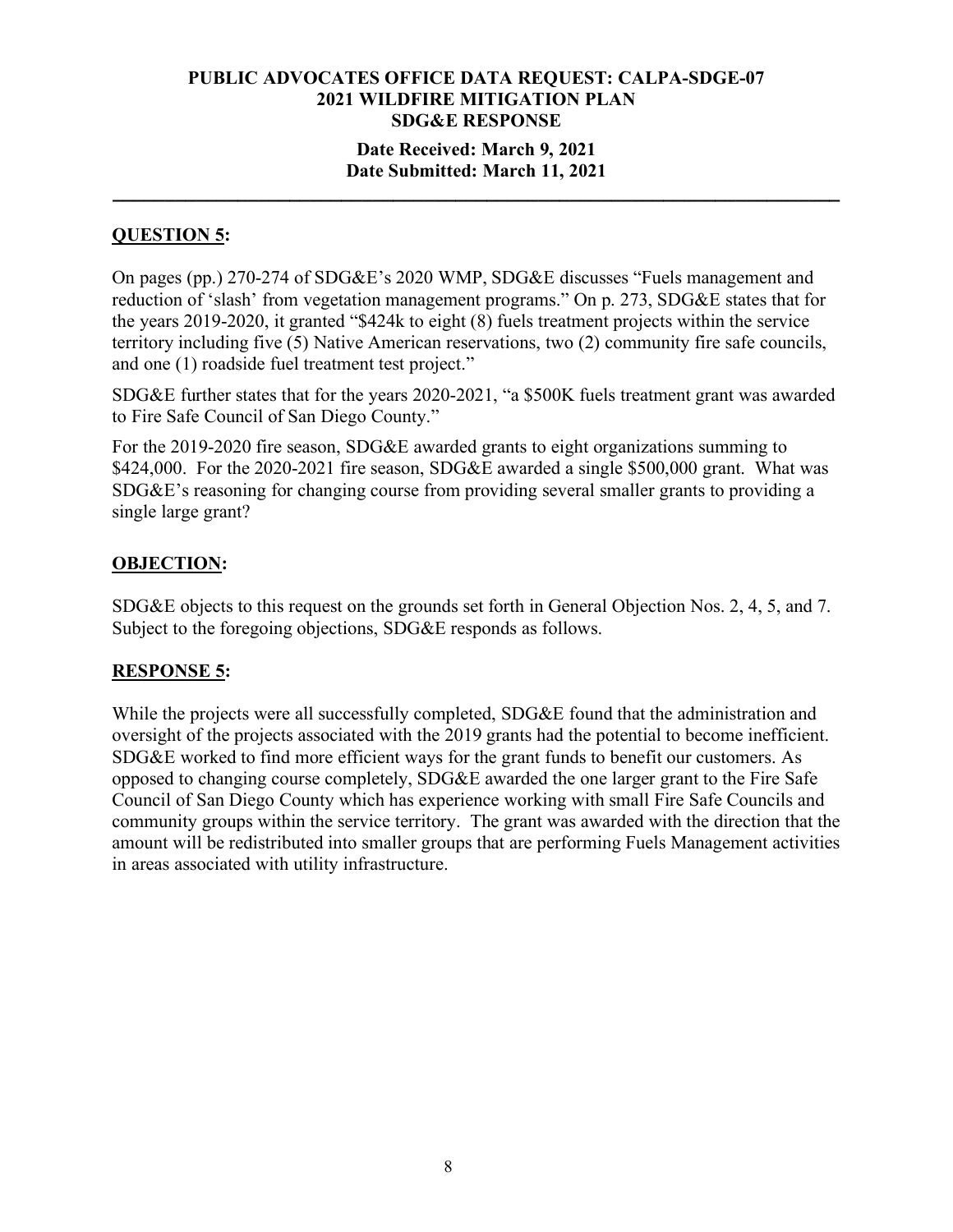### **Date Received: March 9, 2021 Date Submitted: March 11, 2021**

**\_\_\_\_\_\_\_\_\_\_\_\_\_\_\_\_\_\_\_\_\_\_\_\_\_\_\_\_\_\_\_\_\_\_\_\_\_\_\_\_\_\_\_\_\_\_\_\_\_\_\_\_\_\_\_\_\_\_\_\_\_\_\_\_\_\_\_\_\_\_**

# **QUESTION 6:**

On pp. 276-279 of SDG&E's 2021 WMP, SDG&E discusses "Other discretionary inspection of vegetation around distribution electric lines and equipment, beyond inspections mandated by rules and regulations." SDG&E states on p. 278 that program costs "were expanded as compared to what was estimated in the 2020 WMP."

- a) Please indicate to which program in the 2020 WMP the program referenced above corresponds.
- b) Did SDG&E provide a cost forecast in its 2020 WMP that is comparable in scope to the "other discretionary inspection…" program discussed at pp. 276-279 of the 2021 WMP? If so, please provide a page reference.
- c) If the program noted above does not have a direct precedent in the 2020 WMP, please state the basis of the statement that program costs expanded relative to the estimate in the 2020 WMP, and reference any available forecast from the 2020 WMP cycle which substantiates this.

# **OBJECTION:**

SDG&E objects to this request on the grounds set forth in General Objection Nos. 2, 4, 5, and 7. Subject to the foregoing objections, SDG&E responds as follows.

#### **RESPONSE 6:**

- a) The referenced programs include enhanced patrols and enhanced tree trimming activities within the HFTD.
- b) SDG&E provided a cost forecast to the referenced scope within its 2020 WMP in Appendix A, Tables 25 & 25A, pages 58-60. The scope defined in the 2021 WMP, however, was expanded to include clearances greater than 12 feet.
- **c)** The basis for the statement that program costs expanded above what was estimated in the 2020 WMP include:
	- In 2020 SDG&E began performing a second annual level-2 hazard tree patrol within the entire HFTD. Prior to 2020 this second annual hazard patrol was performed only in those VMAs where the routine-scheduled inspection activity occurs in the Fall in advance of the Santa Ana wind season.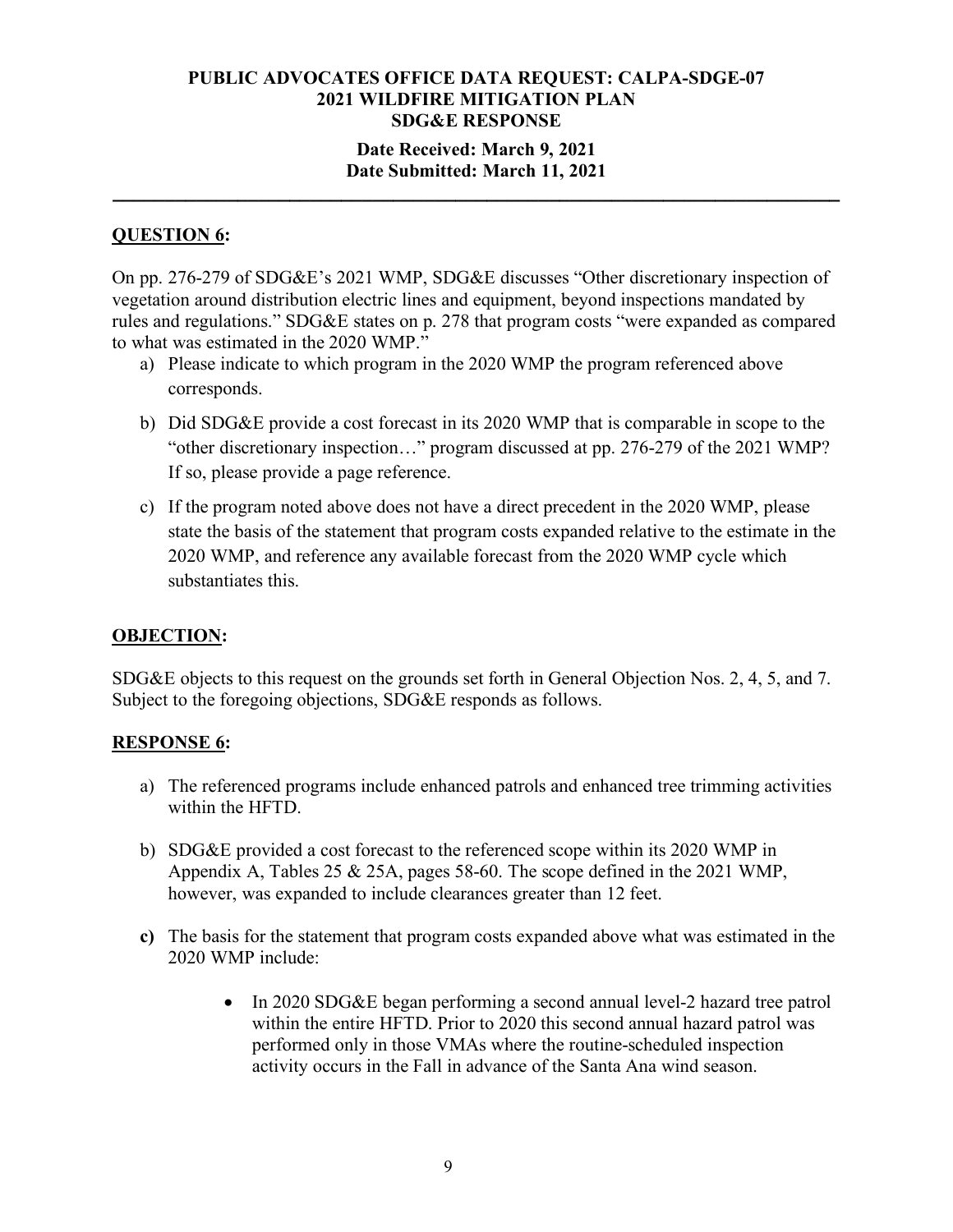# **Date Received: March 9, 2021 Date Submitted: March 11, 2021**

**\_\_\_\_\_\_\_\_\_\_\_\_\_\_\_\_\_\_\_\_\_\_\_\_\_\_\_\_\_\_\_\_\_\_\_\_\_\_\_\_\_\_\_\_\_\_\_\_\_\_\_\_\_\_\_\_\_\_\_\_\_\_\_\_\_\_\_\_\_\_**

- Tree trim rates increased significantly beginning in 2020 in response to Senate Bill No. 247 enacted to bring wage parity between qualified line clearance tree trimmers and electrical utility linemen.
- The total number of trees worked (trimmed and removed) within the HFTD increased significantly in 2020 versus 2019.

# **QUESTION 7:**

In response to data request CalAdvocates-SDGE-2021WMP-01, question 4, SDG&E provided an attachment including column H, "Wildfire Risk Level." This column provides an ordinal risk ranking of certain distribution circuits, according to SDG&E's wildfire risk model.

Please provide a revised version of this spreadsheet with a new column that includes the raw wildfire risk score (i.e, the numerical output from the model) for each distribution circuit that is evaluated in SDG&E's WiNGS risk model.

# **OBJECTION:**

SDG&E objects to this request on the grounds set forth in General Objection Nos. 2, 4, 5, and 7. Subject to the foregoing objections, SDG&E responds as follows.

# **RESPONSE 7:**

The attached file, "2021 WMP - CalPA DR7 - Q7.xlsx" is a revised version of the spreadsheet previously provided in response to data request CalAdvocates-SDGE-2021WMP-01 question 4 with the addition of column I titled 'Raw Wildfire Risk Score'. This column includes a numerical output from SDG&E's WiNGS risk model for the evaluated 190 distribution circuits.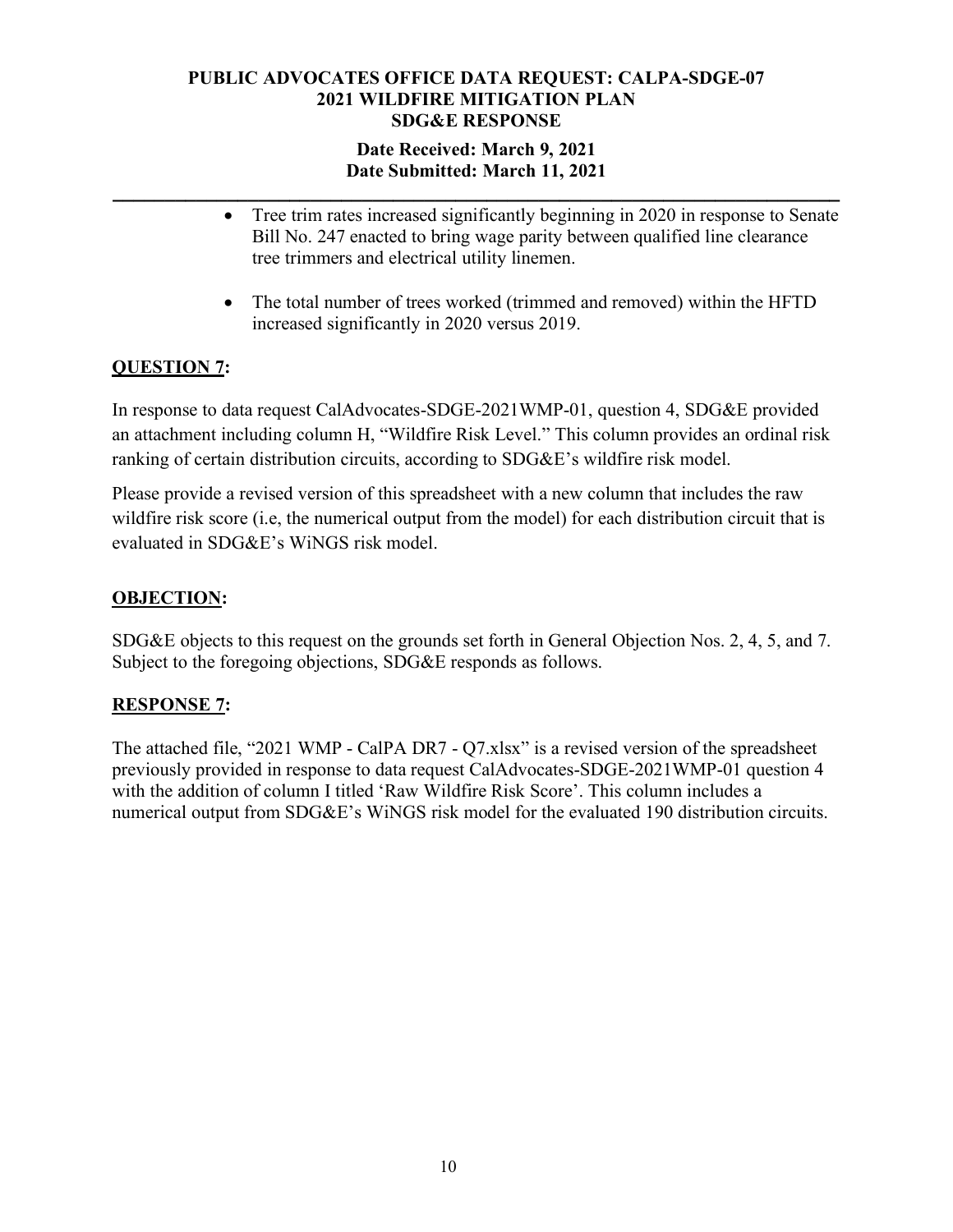## **Date Received: March 9, 2021 Date Submitted: March 11, 2021**

**\_\_\_\_\_\_\_\_\_\_\_\_\_\_\_\_\_\_\_\_\_\_\_\_\_\_\_\_\_\_\_\_\_\_\_\_\_\_\_\_\_\_\_\_\_\_\_\_\_\_\_\_\_\_\_\_\_\_\_\_\_\_\_\_\_\_\_\_\_\_**

### **QUESTION 8:**

To what extent do SDG&E's HFTD tiers (non-HFTD, HFTD Tier 2, HFTD Tier 3) align with SDG&E's climate zones (coastal, inland, mountain)?

### **OBJECTION:**

SDG&E objects to this request on the grounds set forth in General Objection Nos. 2, 4, 5, and 7. Subject to the foregoing objections, SDG&E responds as follows.

#### **RESPONSE 8:**

SDG&E's climate zones and the HFTD tiers do not correlate as demonstrated in the attachment labelled "HFTD vs NWS".

The National Weather Service (NWS) issues forecasts and some watches and warnings for public zones which usually are the same as counties but in many cases are subsets of counties. Counties are subset into zones to allow for more accurate forecasts because of the differences in weather within a county due to such things as elevation or proximity to large bodies of water. In the case of SD county, SDG&E certainly has marked weather differences between coastal, inland, mountains, and deserts, especially in the summer. These zones are entirely based on the climate experienced in each location whereas the HFTD has more to do with the dead (sticks) and live (vegetation) fuels and the respective weather in the tiers.